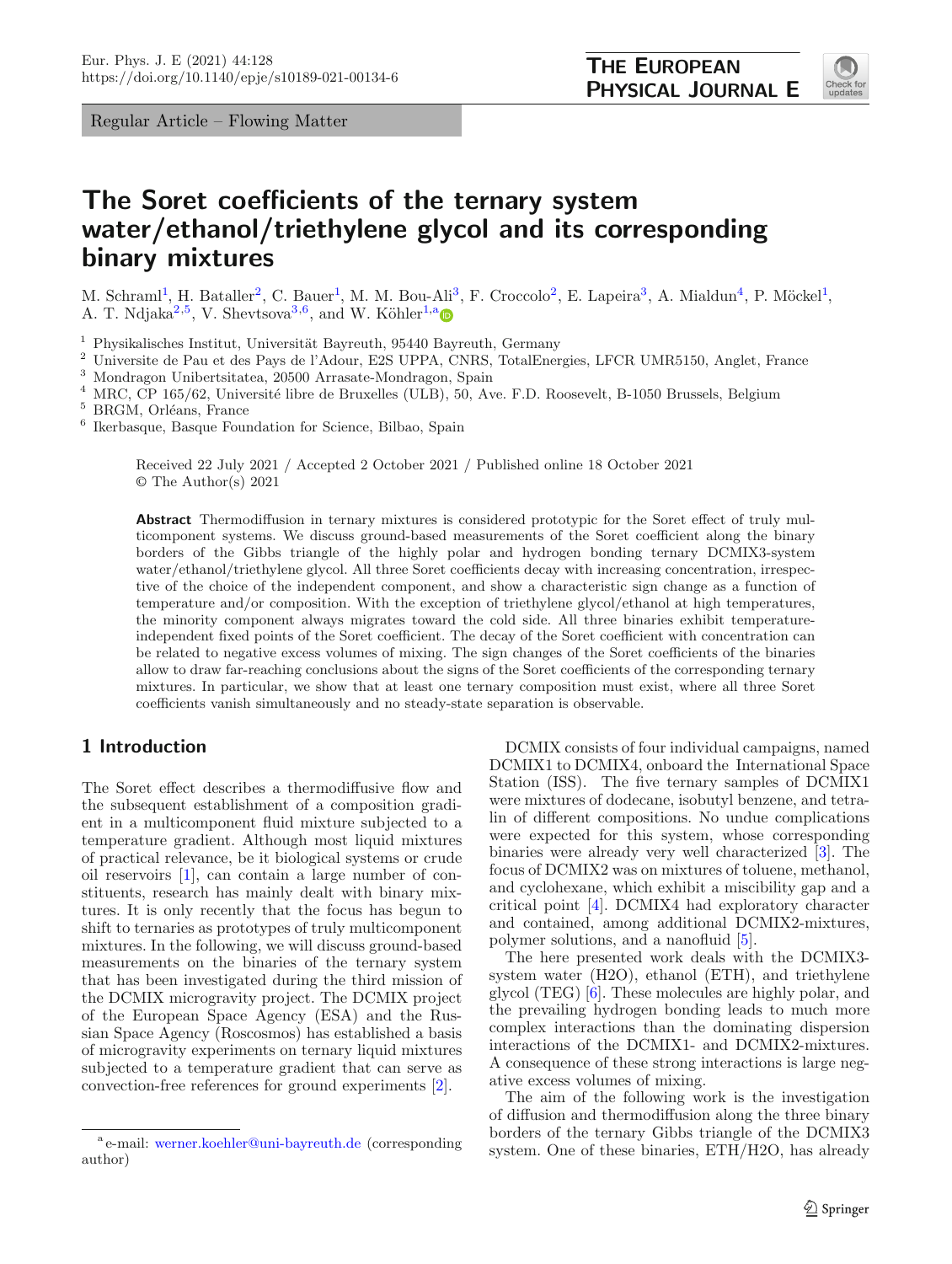been characterized in the literature [\[7,](#page-10-6)[8\]](#page-10-7). It shows a remarkable sign change of the Soret coefficient and is known for instabilities and oscillatory convection in double-diffusive convection experiments [\[9](#page-10-8)[,10](#page-10-9)]. A thorough characterization of the binaries is of great importance, as they define the values to which the transport coefficients of the ternary mixtures extrapolate in the limit of vanishing concentration of either one of the components. Since their measurement does not require complicated two-color experiments with the inversion of a potentially ill-conditioned contrast factor matrix, they can be obtained with a very good accuracy by means of, e.g., single color optical techniques. Other than for ternaries, convection can usually be avoided for binary mixtures in a Soret cell. The proper strategy is to select the direction of the temperature gradient such that the solutal separation leads to a stable stratification with the higher density at the bottom of the cell. If this requires heating from below, the stability requirement is that the thermal Rayleigh number must not exceed its critical value.

In the last part of our work, we show how the information gathered for the binaries around the perimeter of the ternary Gibbs triangle can be used to infer properties of the ternary Soret coefficients. In particular, we show that the sign changes of the Soret coefficients of the binaries lead to the existence of a singular point inside the Gibbs triangle where all three ternary Soret coefficients vanish simultaneously.

# **2 Experimental**

#### **2.1 Optical beam deflection**

The majority of the measurements were performed by means of the well-established optical beam deflection  $(OBD)$  technique  $[7,8,11,12]$  $[7,8,11,12]$  $[7,8,11,12]$  $[7,8,11,12]$  $[7,8,11,12]$ . The design of the instrument is similar to the one described in Ref. [\[13\]](#page-10-12) with only slight modifications. The sample is inside a Soret cell with a vertical temperature gradient defined by two horizontal copper plates that are kept at a temperature difference of typically 1 K with a stability of better than 10 mK. The lateral confinement consists of an optical glass frame and thin Teflon gaskets that together define the height of the fluid slab of  $h = 1.43$  mm. The path length inside the liquid is 10.00 mm. The refractive index gradient in the cell contains contributions from both the temperature and the concentration gradient, which can be separated on the basis of their very different characteristic time constants. The total refractive index gradient is read by deflection of a laser beam of  $\lambda = 637 \,\mathrm{nm}$  at a distance of 1.325 m behind the Soret cell, whose position is detected by a line camera.

High quality ethanol (VWR LOT 19B064011, 99.96%), triethylene glycol (Acros 99%, LOT A0389346) and de-ionized and filtrated water (resistivity  $18.5 \text{ M}\Omega \text{cm}$ , PAK-filter  $0.22\mu$  m) retrieved from a Millipore Milli-Q filtration station were used to prepare typically 3–4g of every sample to the required composition in mass fractions using an analytical balance (Sartorius BP 211 D,  $\pm 0.5$  mg).

Refractive indices were measured over the entire composition range for typically ten intermediate concentrations by means of an Abbe refractometer (Anton Paar, Abbemat WR-MW). The temperature dependence of the refractive index was determined interferometrically as described in Ref. [\[14\]](#page-10-13) with the proper correction for the temperature dependence of the refractive index of the glass windows of the cell given in Ref. [\[8](#page-10-7)]. Based on these measurements, the refractive indices are parameterized by polynomials in the concentration  $c$  of the first component and the temperature  $\vartheta = T - 273.15 \,\mathrm{K}$ in Centigrade:

<span id="page-1-0"></span>
$$
n(c,T) = (1 \,\vartheta) \begin{pmatrix} a_{00} \, a_{01} \, a_{02} \, a_{03} \\ a_{10} \, a_{11} \, a_{12} \, a_{13} \end{pmatrix} \begin{pmatrix} 1 \\ c \\ c^2 \\ c^3 \end{pmatrix} . \tag{1}
$$

The matrix coefficients a*ij* are tabulated in Table [1.](#page-2-0) Excess volumes were computed from density measurements with an Anton Paar DSA 5000 density meter.

## **2.2 Optical digital interferometry and counter-flow cell**

Diffusion and Soret coefficients of selected temperatures and compositions were also measured by means of optical digital interferometry (ODI) and the diffusion coefficients at the two dilute limits of TEG/ETH with a counter-flow cell (CFC). Similar to OBD, the ODI instrument uses the Soret cell and optical diagnostics. It differs by the cell size and by the approach to the interpretation of the optical signal. The Soret cell used in the ODI setup has a square glass frame with an inner size of  $18.00 \times 18.00 \text{ mm}^2$ . The frame is clamped between two metal plates with intermediate seals made of a special thermally conductive rubber. The total diffusion path (plate-to-plate distance) is equal to  $h = 6.26$  mm. This relatively large cell height limits the measurements to mixtures with a positive Soret coefficient and a corresponding stable separation. The temperature difference applied to the cell depended on the mixture under investigation. The separation in TEG/H2O-mixture was studied at  $\Delta T = 4.00$  K, while the applied temperature difference was 6.00 K for the TEG/ETH-mixture with its smaller optical signal. The stability of the temperature regulation, estimated as the standard deviation of  $\Delta T$  records, is around 1 mK. The refractive index gradients appearing in the liquid inside the cell due to thermal or solutal inhomogeneities are sensed by an expanded and collimated laser beam of  $\lambda = 532 \,\mathrm{nm}$ , directed into a Mach–Zehnder interferometer, with the cell being placed in one arm of the interferometer. The optical phase variation is then extracted from the raw interference fringe patterns using a 2-D Fourier transform technique. The temporal and spatial variation of the refractive index along the diffusion path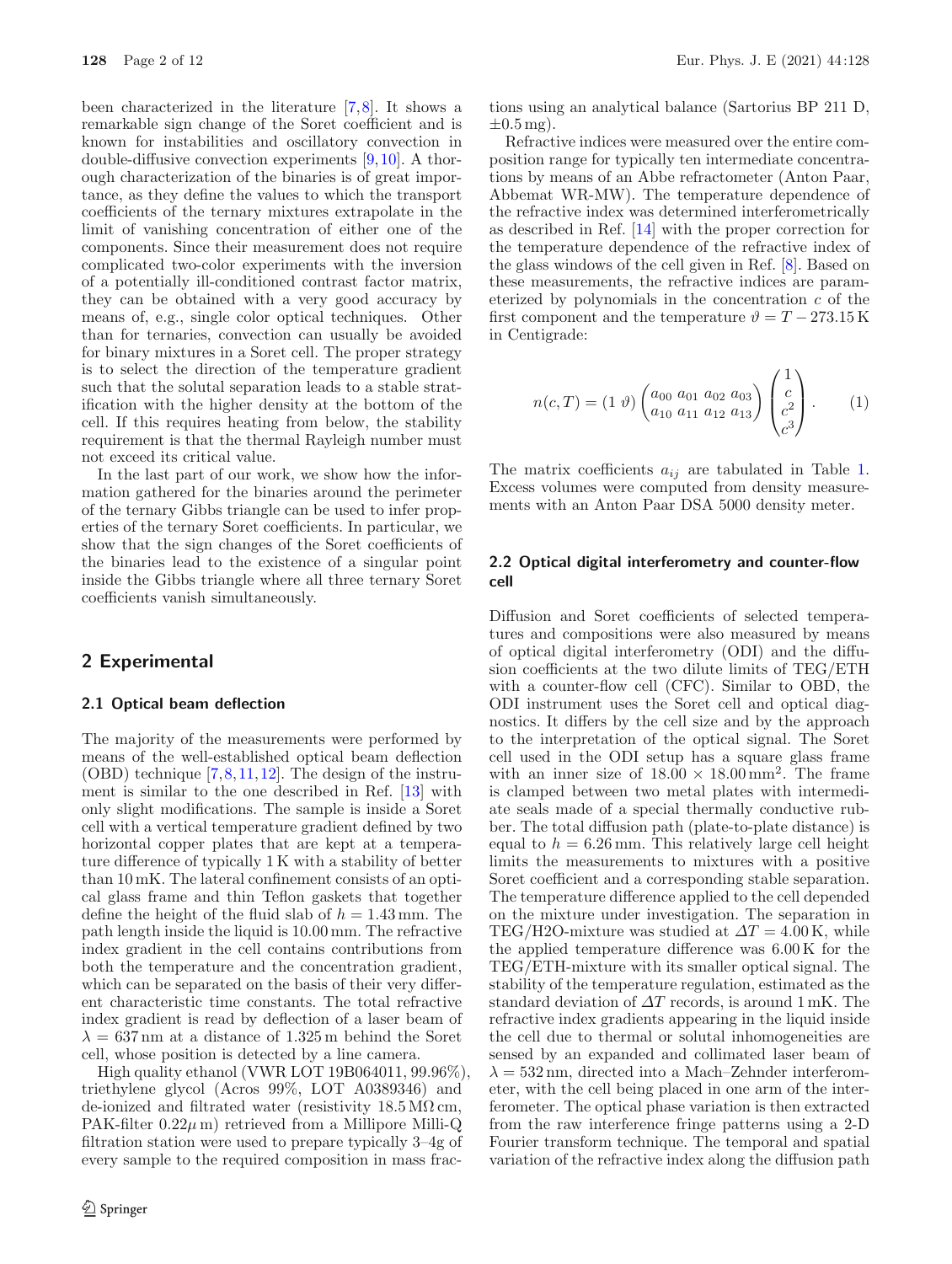| $a_{ij}$ | Units                     | 633 nm    |                      |           | $532 \text{ nm}$ |  |
|----------|---------------------------|-----------|----------------------|-----------|------------------|--|
|          |                           | TEG/ETH   | TEG/H <sub>2</sub> O | TEG/ETH   | TEG/H2O          |  |
| $a_{00}$ |                           | 1.36974   | 1.3337               | 1.37223   | 1.33714          |  |
| $a_{10}$ | $10^{-4}$ K <sup>-1</sup> | $-4.4696$ | $-0.7593$            | $-4.1728$ | $-0.9207$        |  |
| $a_{01}$ |                           | 0.06618   | 0.11976              | 0.07283   | 0.11942          |  |
| $a_{11}$ | $10^{-4}$ K <sup>-1</sup> | 3.2519    | $-3.1494$            | 1.3316    | $-2.1410$        |  |
| $a_{02}$ |                           | 0.02639   | 0.04861              | 0.02124   | 0.05002          |  |
| $a_{12}$ | $10^{-4}$ K <sup>-1</sup> | $-2.1476$ | $-1.5595$            | $-0.5566$ | $-2.8940$        |  |
| $a_{03}$ |                           |           | $-0.04041$           |           | $-0.04054$       |  |
| $a_{13}$ | $10^{-4}$ K <sup>-1</sup> |           | 2.2465               |           | 2.6673           |  |

<span id="page-2-0"></span>**Table 1** Parameterization of the refractive indices of TEG/ETH and TEG/H2O for  $\lambda = 633 \text{ nm}$  and for  $\lambda = 532 \text{ nm}$ according to Eq. [\(1\)](#page-1-0)

is fitted to different analytical solutions describing the Soret separation in this geometry, allowing to simultaneously extract both diffusion and Soret coefficients. More information on the instrument and the image processing can be found in Refs. [\[15](#page-10-14)[,16](#page-11-0)].

The isothermal diffusion at dilute limits was measured by a similar interferometer using the same data extraction approach. The counter-flow cell for the diffusion study is a metal frame with rectangular opening of  $20.0 \times 5.0 \,\mathrm{mm}^2$  clamped between two optical windows using PTFE gaskets. The liquid filled space between the inner surfaces of the windows is 5.00 mm. Two inlets located at the top and the bottom of the cell allow injection of two solutions of slightly different concentrations; the heavier one is injected from the bottom to avoid instability. Two outlets located symmetrically on lateral walls at the mid-height of the cell, at 10.0 mm ensure the formation of a sharp interface between both solutions during injection. After the injection stop and sealing of the ports, the interface elution due to diffusion is monitored in time along the diffusion path. More details of the instrument and the data extraction are available in Refs. [\[17,](#page-11-1)[18\]](#page-11-2).

Some chemicals (TEG and ETH) used for the experiments conducted with ODI and CFC setups were equivalent by grade and manufacturer to ones used in the OBD experiments, while extra pure deionized water was purchased from Acros Organics (LOT A0396624).

### **2.3 Nonequilibrium fluctuations and shadowgraphy**

Additional measurements for TEG/H2O-mixtures at selected compositions and temperatures were performed by means of the dynamic shadowgraphy technique (SG), which is based on optical detection of nonequilibrium fluctuations (NEFs). These measurements are described in full detail in Ref. [\[19](#page-11-3)] and will only briefly be summarized. The results are included here, since they are based on somewhat different principles and very nicely align with the OBD and ODI experiments.

A fluid submitted to a gradient of temperature or concentration shows thermal and/or solutal nonequilibrium fluctuations that happen at all wavelengths, whose amplitude can be orders of magnitude larger than that

of the equilibrium ones and whose size can grow up to macroscopic scales [\[20](#page-11-4),[21\]](#page-11-5), so that they are usually referred to as 'giant' fluctuations [\[21](#page-11-5)[–23\]](#page-11-6). The associated refractive index fluctuations generate scattered beams that interfere with the transmitted one. The light intensity modulations can be collected by a pixelated sensor and analyzed in order to extract thermophysical properties of the fluid [\[24](#page-11-7)].

The employed shadowgraph setup is similar to the one described in Ref. [\[25](#page-11-8)]. A Soret cell of 25 mm diameter contains the liquid sample that is vertically confined by two horizontal square sapphire windows at a distance of  $h = 2$  mm. Their temperatures are regulated by two Peltier elements with a central circular aperture of 13 mm in diameter. Contrary to OBD and ODI, the observation is not perpendicular to but rather along the direction of the temperature gradient.

Thermodiffusion experiments were performed at mean temperatures of 20, 25, and  $30^{\circ}$ C with a temperature difference of 20 K between the two sapphire windows. The temperature gradient was anti-parallel to gravity for  $c = 0.3$  (heating from above) and parallel for  $c = 0.5$ and 0.7 (heating from below). Once the steady state is achieved, a typical experiment consists of recording a series of images for a given acquisition frame rate. The analysis of each image series is performed by means of the Differential Dynamic Algorithm through a custom program taking advantage of GPU parallel execution [\[26,](#page-11-9)[27\]](#page-11-10) in order to extract the structure function of the images [\[25](#page-11-8)]. The fit of a model temporal correlation function to the structure function allows to extract the decay times of the nonequilibrium fluctuations of the concentration and eventually obtain an indirect measurement of the mass diffusion and the Soret coefficients of the mixture [\[19,](#page-11-3)[25](#page-11-8)].

We also carried out free isothermal diffusion experiments for  $c = 0.5$  and 0.7 using a stainless steel annulus with thickness of  $h = 10.0$  mm. Two inlets and two outlets allow the superimposition of two fluid layers of equal thickness and different concentration. Once the two layers are in place, the diffusion process is followed by recording series of images in time. Details of this cell and of the filling procedure are also given in Ref. [\[19\]](#page-11-3). The reported diffusion coefficients measured by SG are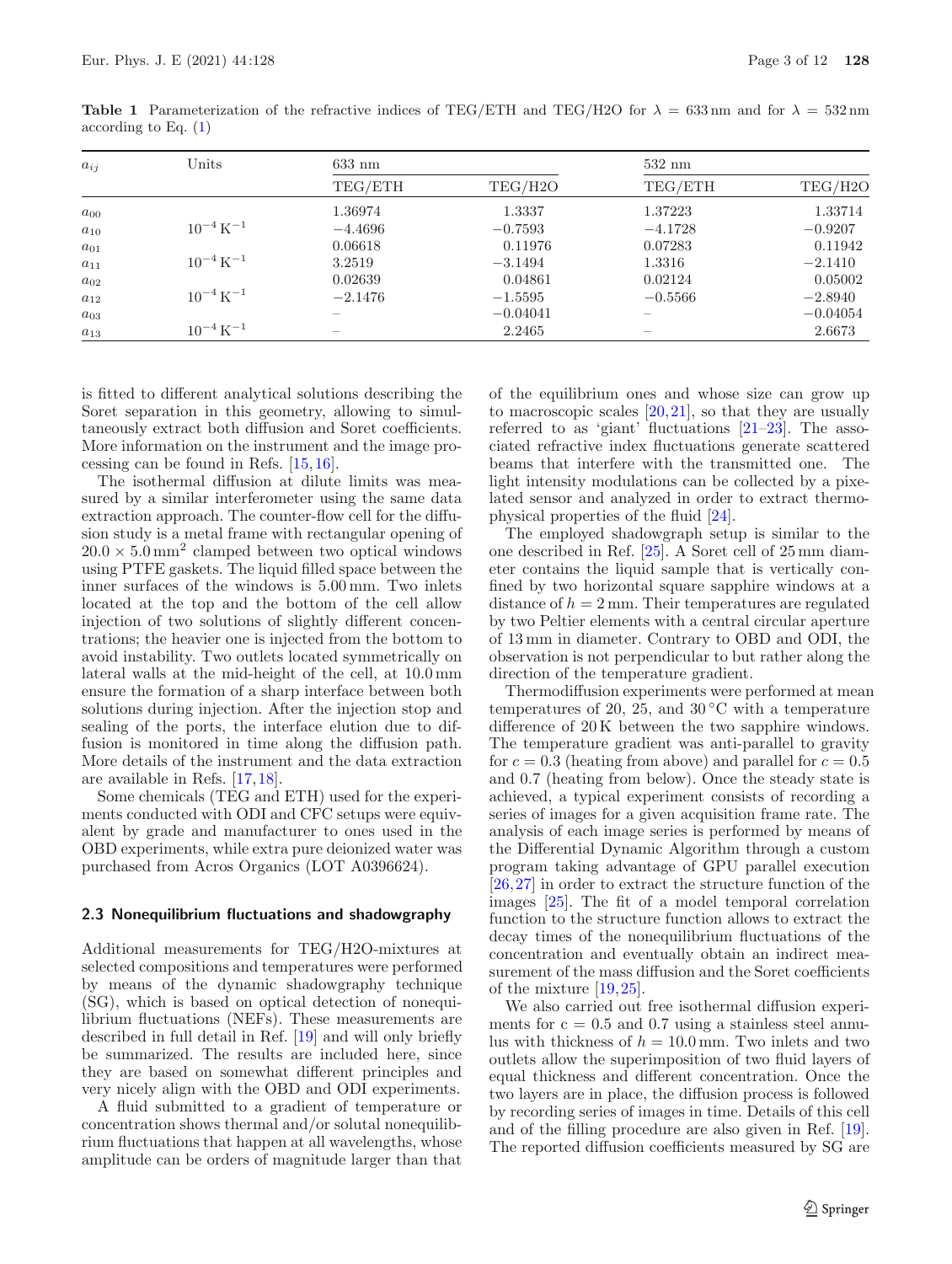mean values from the isothermal measurements and the experiments with a temperature gradient.

# **3 Results and discussion**

#### **3.1 The binary borders**

We report and discuss results for all three binary borders of the ternary DCMIX3 system consisting of H2O, ETH, and TEG. The results for the binaries TEG/H2O and TEG/ETH are new, the system ETH/H2O has previously been studied by Kolodner et al. [\[7\]](#page-10-6) and in our laboratory [\[8\]](#page-10-7). The numerical values of the transport coefficients of ETH/H2O can be found in these two original publications and will not be repeated here. The discussion and the numerical fits will focus on the OBD-measurements, which represent a complete and internally consistent data set. The results obtained by the other experimental techniques, which are generally in good agreement but over a more limited parameter range, will be compared and discussed where appropriate.

All OBD-measurements have been evaluated following the protocol described in, e.g., Refs. [\[8](#page-10-7)[,28](#page-11-11)]. The experiment starts with an isothermal, homogeneous sample to which a constant temperature gradient is applied at  $t = 0$  by ramping the temperature of one plate up and the temperature of the opposite plate down by the same amount of typically  $\delta T/2=0.5$  K, thereby keeping the mean sample temperature constant. Assuming sufficient time scale separation, the rise time of the temperature gradient can be neglected. The formation of the concentration gradient is described on the basis of the extended diffusion equation for the mass fraction  $c(x, t)$  of the first component:

<span id="page-3-0"></span>
$$
\frac{\partial c}{\partial t} = D\nabla^2 c + D_T c (1 - c)\nabla^2 T.
$$
 (2)

Both the diffusion coefficient  $D$  and the thermodiffusion coefficient  $D_T$  are assumed constant within the 1-Kelvin-temperature variation in the cell. The Soret coefficient  $S_T = D_T/D$  determines the concentration gradient in the nonequilibrium steady state. For sufficiently small Soret coefficients  $S_T \ll 1/\delta T$ , as prevalent in our experiments, the product  $c(1-c)$  can be assumed constant. The transient beam deflection signal is fitted by an analytic solution of Eq.  $(2)$  to obtain D from the characteristic time constant  $\tau = h^2/D$ . For  $D_T$  and  $S_T$ , the beam deflections need additionally be transformed from the refractive index to the concentration space by means of the optical contrast factors  $(\partial n/\partial T)_{p,c}$  and  $(\partial n/\partial c)_{p,T}$ .

The focus of our discussion is on the Soret coefficients, but we also document the diffusion coefficients for reference. Our measured diffusion coefficients for TEG/H2O and TEG/ETH are tabulated as functions of concentration and temperature in Tables [2](#page-4-0) and [3,](#page-4-1)



<span id="page-3-1"></span>Fig. 1 OBD-measurement (filled circles) of the Soret coefficient of TEG/H2O for different temperatures as a function of TEG-concentration c. The filled diamonds at  $c = 0.3$ were obtained by SG and the open squares by ODI. The data at the lowest concentration of  $c = 0.01$  are calculated according to Maeda et al. [\[31](#page-11-12)] as  $S_T = 9.4 \times 10^{-3} \text{ K}^{-1}$  *−*  $3.0 \times 10^{-5}$  K<sup>-2</sup>T (open diamonds). The solid lines represent a simultaneous fit of Eq. [\(4\)](#page-6-0) to all OBD-data



<span id="page-3-2"></span>**Fig. 2** Soret coefficient of TEG/ETH for different temperatures as a function of TEG-concentration c

respectively. The corresponding Soret coefficients can be found in Tables [4](#page-5-0) and [5.](#page-5-1)

The Soret coefficients of the three binaries are plotted in Figs. [1,](#page-3-1) [2,](#page-3-2) and [3.](#page-5-2) For ETH/H2O (Fig. [3\)](#page-5-2), we have used only data that were measured in our own laboratory. As shown in Ref. [\[8](#page-10-7)], they perfectly agree with older results of Kolodner et al. [\[7](#page-10-6)] and also with data over a smaller parameter range by Wiegand et al. [\[29](#page-11-13)] and Zhang et al. [\[30](#page-11-14)]. Our OBD-, SG- and ODI-data for the Soret coefficient of TEG/H2O are compared with results from Ref. [\[31\]](#page-11-12) at the lowest concentration. In the following, the prominent features that are common to all three mixtures shall be discussed.

The first obvious observation is the sign change of the Soret coefficients of all three systems as a function of concentration and/or temperature. Such sign changes, where the components invert their thermodif-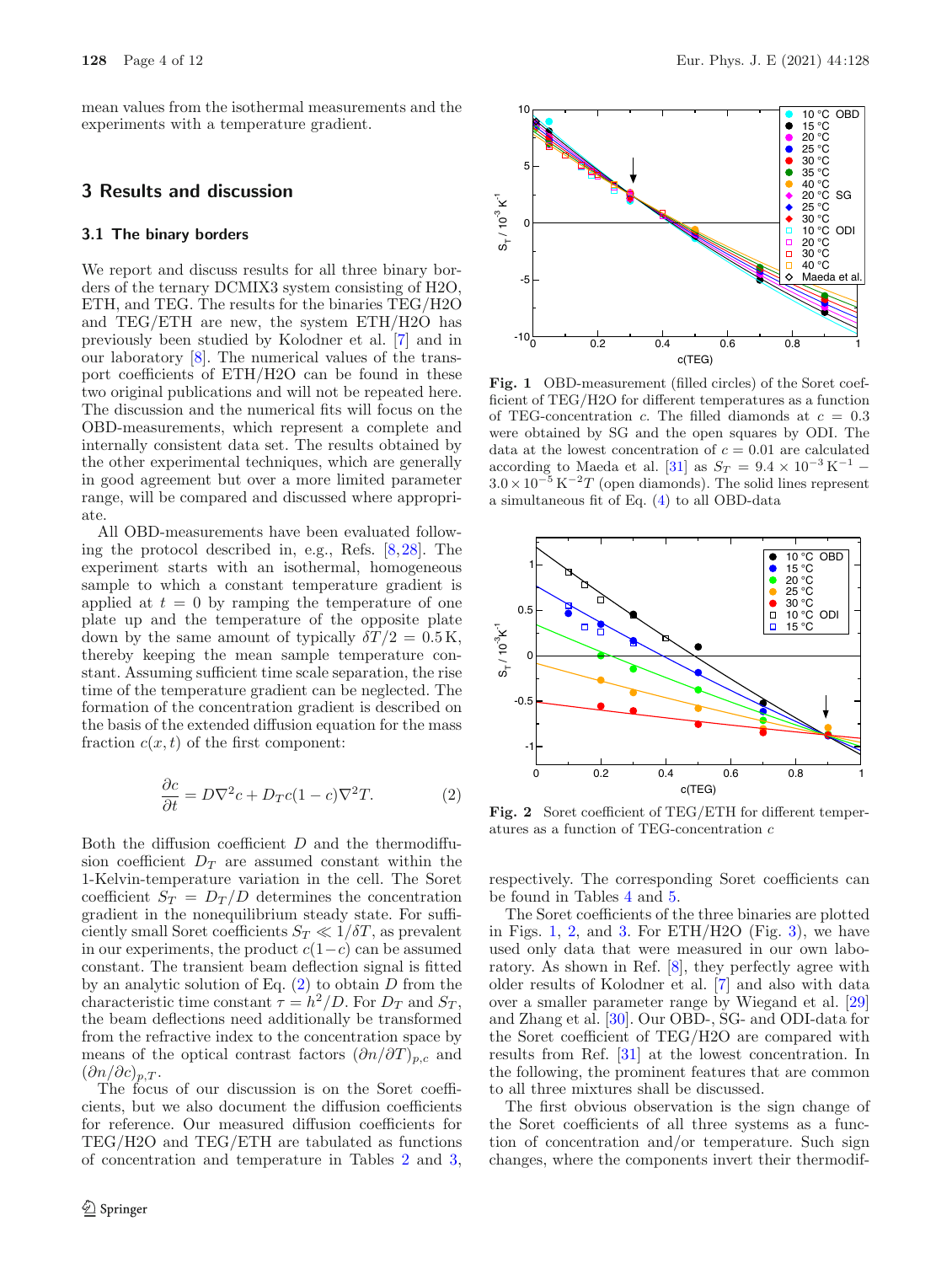|            | $\boldsymbol{c}$ | $D[10^{-10} \text{ m}^2/\text{s}]$ |                          |                          |                          |                |                          |                |
|------------|------------------|------------------------------------|--------------------------|--------------------------|--------------------------|----------------|--------------------------|----------------|
|            |                  | $10^{\circ}$ C                     | $15\,^{\circ}\mathrm{C}$ | $20\,^{\circ}\mathrm{C}$ | $25\,^{\circ}\mathrm{C}$ | $30^{\circ}$ C | $35\,^{\circ}\mathrm{C}$ | $40^{\circ}$ C |
| <b>OBD</b> | 0.05             | 4.6(.2)                            | 5.9(.2)                  | 5.9(.2)                  | 7.2(.2)                  | 7.6(.3)        | 8.9(.3)                  |                |
|            | 0.3              | 3.4(.2)                            | 4.1(.2)                  | 4.7(.2)                  | 5.2(.3)                  | 6.2(.3)        | 7.0(.3)                  | 7.8(.4)        |
|            | $0.5\,$          | 2.3(.1)                            | 2.7(.1)                  | 3.3(.2)                  | 3.8(.2)                  | 4.5(.2)        | 5.2(.3)                  | 6.0(.3)        |
|            | 0.7              |                                    | 1.4(.1)                  | 1.9(.1)                  | 2.4(.1)                  | 2.9(.1)        | 3.4(.2)                  | 4.1(.2)        |
|            | 0.9              |                                    | 0.9(.1)                  | 1.2(.1)                  | 1.6(.1)                  | 1.9(.1)        | 2.4(.1)                  |                |
| SG         | $0.3\,$          |                                    |                          | 4.79(.12)                | 5.46(.15)                | 6.4(.3)        |                          |                |
|            | $0.5\,$          |                                    |                          | 3.3(.1)                  | 3.86(.14)                | 5.4(.3)        |                          |                |
|            | 0.7              |                                    |                          | 2.09(.12)                | 2.33(.06)                | 2.86(.13)      |                          |                |
| ODI        | 0.05             |                                    |                          | 6.2(.3)                  |                          | 8.0(.2)        |                          |                |
|            | 0.1              |                                    |                          | 6.0(.3)                  |                          | 7.6(.2)        |                          |                |
|            | 0.15             | 4.1(.2)                            |                          | 5.6(.3)                  |                          | 7.2(.2)        |                          |                |
|            | 0.18             | 4.0(.2)                            |                          | 5.4(.3)                  |                          | 6.9(.2)        |                          |                |
|            | 0.2              |                                    |                          | 5.3(.3)                  |                          | 6.0(.2)        |                          |                |
|            | 0.25             | 3.6(.2)                            |                          | 4.9(.2)                  |                          | 6.4(.2)        |                          | 8.2(.2)        |
|            | 0.3              |                                    |                          | 4.5(.2)                  |                          | 5.9(.1)        |                          |                |
|            | 0.4              |                                    |                          | 3.6(.2)                  |                          | 4.9(.1)        |                          |                |

<span id="page-4-0"></span>**Table 2** Diffusion coefficients of TEG/H2O as a function of TEG-concentration c and temperature as obtained by OBD, SG, and ODI. SG-data from Ref. [\[19](#page-11-3)]

<span id="page-4-1"></span>**Table 3** Diffusion coefficients of TEG/ETH as a function of TEG-concentration c and temperature as obtained by OBD, ODI, and CFC

|            | $\boldsymbol{c}$ | $D[10^{-10} \text{ m}^2/\text{s}]$ |                |                          |                          |                          |
|------------|------------------|------------------------------------|----------------|--------------------------|--------------------------|--------------------------|
|            |                  | $10^{\circ}$ C                     | $15^{\circ}$ C | $20\,^{\circ}\mathrm{C}$ | $25\,^{\circ}\mathrm{C}$ | $30\,^{\circ}\mathrm{C}$ |
| <b>OBD</b> | 0.2              |                                    | 4.7(.2)        |                          | 4.9(.2)                  | 5.4(.3)                  |
|            | 0.3              | 2.6(.1)                            | 3.2(.2)        | 3.7(.2)                  | 4.1(.2)                  | 4.6(.2)                  |
|            | 0.5              | 1.6(.1)                            | 2.0(.1)        | 2.5(.1)                  | 3.1(.2)                  | 3.4(.2)                  |
|            | 0.7              | 1.3(.1)                            | 1.5(.1)        | 1.8(.1)                  | 2.0(.1)                  | 2.5(.1)                  |
|            | 0.9              |                                    | 0.81(.05)      | 0.99(.05)                | 1.2(.1)                  | 1.3(.1)                  |
| ODI        | 0.1              | 3.39(.09)                          | 4.3(.3)        |                          |                          |                          |
|            | 0.15             | 3.1(.2)                            | 3.9(.4)        |                          |                          |                          |
|            | 0.2              | 3.05(.06)                          |                |                          |                          |                          |
|            | 0.3              | 3.0(.2)                            |                |                          |                          |                          |
|            | 0.4              | 2.5(.1)                            |                |                          |                          |                          |
| CFC        | 0.0015           | 4.9(.1)                            | 5.54(.09)      | 5.88(.09)                | 6.5(.2)                  | 7.0(.2)                  |
|            | 0.998            |                                    | 0.62(.03)      | 0.74(.04)                |                          | 1.03(.09)                |

fusive migration direction, have been reported in the literature also for colloids [\[32\]](#page-11-15) but they are rare for molecular systems.

The second observation is the direction of the sign change. All Soret coefficients decrease with concentration. They are positive for small and become negative for large  $c$ . Only for TEG/ETH at the two highest temperatures,  $S_T(c)$  is always negative, but the decreasing nature of  $S_T(c)$  is still preserved (Fig. [2\)](#page-3-2). Keeping in mind that the given Soret coefficient is the one of the first component and that  $S_T$  changes its sign when the numbering of the components is reversed, this means that the minority component always migrates to the cold side in the two dilute limits. Accordingly, the majority component goes to the hot side. It is important to understand that swapping of the components changes the sign of  $S_T$  and, thus, does not change the decaying nature of the curves with positive Soret coefficients for small and negative ones for large concentrations.

The third observation relates to the temperature dependence of the Soret coefficient. For every mixture, there exists a temperature-independent fixed point of  $S_T$  at a certain concentration  $c_f.$  In TEG/H2O, it is at  $c_f \approx 0.31$  with a positive value of  $S_T$ , in TEG/ETH it is at  $c_f \approx 0.89$  with a negative  $S_T$  and in ETH/H2O it is at  $c_f \approx 0.29$  with a vanishing Soret coefficient  $S_T(c_f) \approx$ 0. The fixed points are marked in the figures by arrows. In any case, the curves  $S_T(c)$  for different temperatures pivot around the fixed point in a way such that S*<sup>T</sup>* decreases with increasing temperature for  $c < c_f$  and increases for  $c>c_f$ . Together with the general decrease in  $S_T$  with increasing c, this implies that  $S_T$  approaches  $S_T(c_f)$  with increasing temperature. There are also sign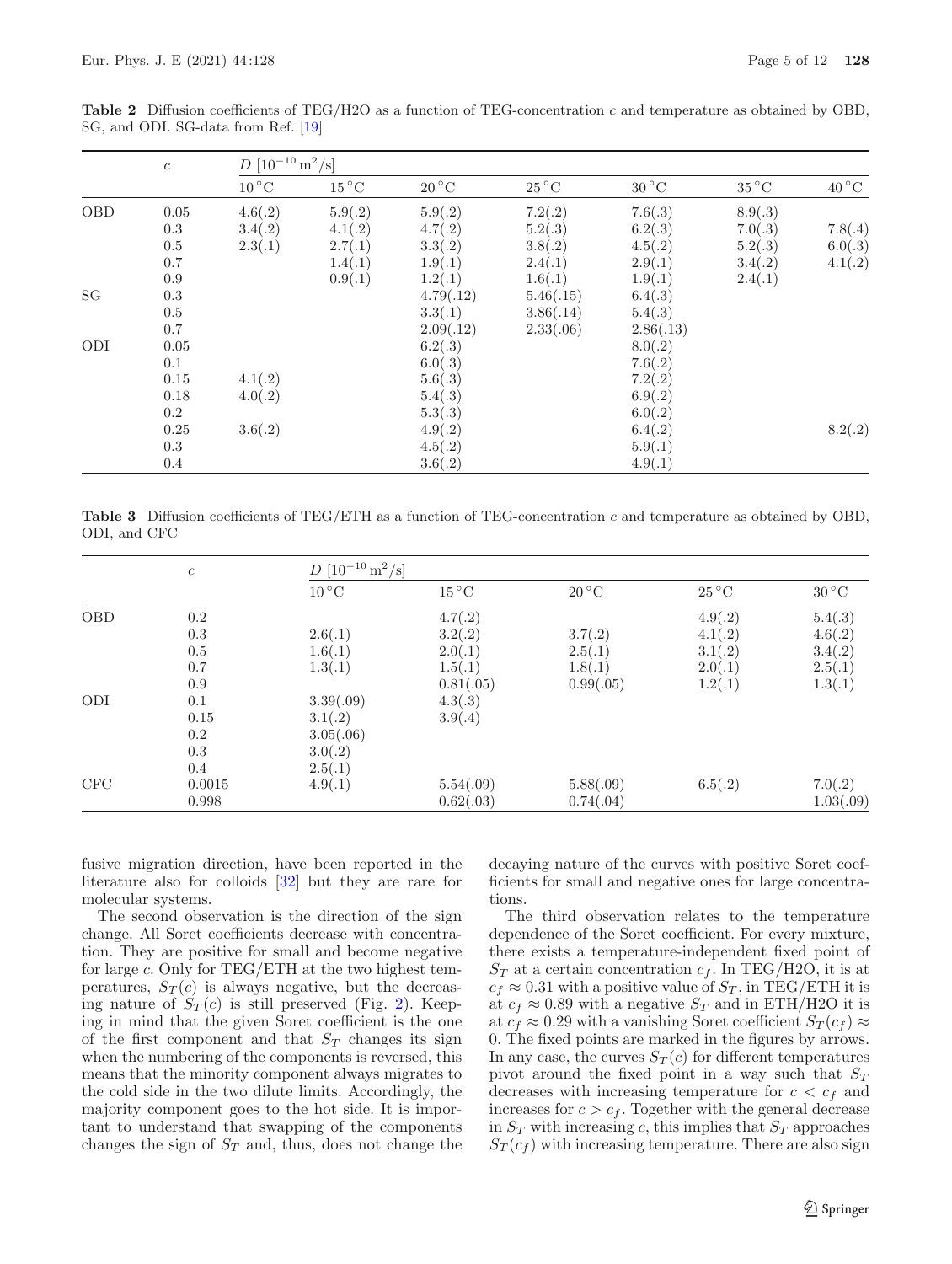|            | $\boldsymbol{c}$ | $S_T$ [10 <sup>-3</sup> 1/K] |                          |                          |                          |                          |                          |                |
|------------|------------------|------------------------------|--------------------------|--------------------------|--------------------------|--------------------------|--------------------------|----------------|
|            |                  | $10\,^{\circ}\mathrm{C}$     | $15\,^{\circ}\mathrm{C}$ | $20\,^{\circ}\mathrm{C}$ | $25\,^{\circ}\mathrm{C}$ | $30\,^{\circ}\mathrm{C}$ | $35\,^{\circ}\mathrm{C}$ | $40^{\circ}$ C |
| <b>OBD</b> | 0.05             | 9.0(.5)                      | 8.1(.4)                  | 7.6(.4)                  | 7.3(.3)                  | 7.6(.3)                  | 7.0(.3)                  |                |
|            | 0.3              | 2.0(.1)                      | 2.2(.1)                  | 2.4(.1)                  | 2.5(.1)                  | 2.6(.2)                  | 2.6(.2)                  | 2.7(.2)        |
|            | $0.5\,$          | $-1.34(.05)$                 | $-1.16(.07)$             | $-1.00(.06)$             | $-0.85(.05)$             | $-0.74(.04)$             | $-0.65(.04)$             | $-0.56(.03)$   |
|            | 0.7              |                              | $-5.0(.3)$               | $-4.5(.3)$               | $-4.3(.2)$               | $-4.1(.2)$               | $-3.9(.2)$               |                |
|            | 0.9              |                              | $-7.8(.5)$               | $-7.4(.4)$               | $-7.0(.4)$               | $-6.7(.4)$               | $-6.4(.4)$               |                |
| SG         | 0.3              |                              |                          | 2.3(.3)                  | 2.3(.3)                  | 2.0(.4)                  |                          |                |
| ODI        | 0.05             |                              |                          | 6.9(0.3)                 |                          | 6.7(.3)                  |                          |                |
|            | 0.1              |                              |                          | 6.0(.4)                  |                          | 6.0(.2)                  |                          |                |
|            | 0.15             | 5.0(.3)                      |                          | 5.0(.3)                  |                          | 5.1(.3)                  |                          |                |
|            | 0.18             | 4.2(.2)                      |                          | 4.5(.2)                  |                          | 4.6(.2)                  |                          |                |
|            | 0.2              |                              |                          | 4.1(.2)                  |                          | 4.3(.3)                  |                          |                |
|            | 0.25             | 2.9(.1)                      |                          | 3.2(.1)                  |                          | 3.4(.2)                  |                          | 3.4(.2)        |
|            | 0.3              |                              |                          | 2.2(.1)                  |                          | 2.5(.1)                  |                          |                |
|            | 0.4              |                              |                          | 0.63(.06)                |                          | 0.89(.04)                |                          |                |

<span id="page-5-0"></span>**Table 4** Soret coefficient of TEG/H2O as a function of TEG-concentration c and temperature as obtained by OBD, SG, and ODI. SG-data from Ref. [\[19](#page-11-3)]

<span id="page-5-1"></span>**Table 5** Soret coefficient of TEG/ETH as a function of TEG-concentration c and temperature as obtained by OBD and ODI

|            | $\boldsymbol{c}$ | $S_T$ [10 <sup>-3</sup> 1/K] |                |                          |                          |                |
|------------|------------------|------------------------------|----------------|--------------------------|--------------------------|----------------|
|            |                  | $10^{\circ}$ C               | $15^{\circ}$ C | $20\,^{\circ}\mathrm{C}$ | $25\,^{\circ}\mathrm{C}$ | $30^{\circ}$ C |
| <b>OBD</b> | 0.1              |                              | 0.47(.02)      |                          |                          |                |
|            | 0.2              |                              | 0.36(.01)      | $\Omega$                 | $-0.27(.01)$             | $-0.56(.02)$   |
|            | 0.3              | 0.47(.02)                    | 0.16(.01)      | $-0.14(.01)$             | $-0.39(.02)$             | $-0.59(.03)$   |
|            | 0.5              | 0.09(.01)                    | $-0.20(.01)$   | $-0.39(.02)$             | $-0.57(.03)$             | $-0.74(.04)$   |
|            | 0.7              | $-0.52(.03)$                 | $-0.60(.07)$   | $-0.7(0.1)$              | $-0.8(.2)$               | $-0.8(.2)$     |
|            | 0.9              |                              | $-0.88(.04)$   | $-0.87(.04)$             | $-0.79(.03)$             | $-0.87(.04)$   |
| ODI        | 0.1              | 0.92(.03)                    | 0.55(.06)      |                          |                          |                |
|            | 0.15             | 0.78(.07)                    | 0.31(.05)      |                          |                          |                |
|            | 0.2              | 0.61(.04)                    | 0.26(.03)      |                          |                          |                |
|            | 0.3              | 0.44(.02)                    | 0.14(.01)      |                          |                          |                |
|            | 0.4              | 0.191(.005)                  |                |                          |                          |                |



<span id="page-5-2"></span>**Fig. 3** Soret coefficient of ETH/H2O for different temperatures as a function of ETH-concentration c. Data from Ref. [\[8](#page-10-7)]

changes of  $S_T$  as a function of temperature at certain concentrations, e.g., for TEG/ETH around  $c = 0.3$ (Fig. [2\)](#page-3-2). No such temperature-induced sign changes are observed for ETH/H2O, where the temperatureindependent fixed point coincides with  $S_T(c_f) = 0$ .

A temperature-independent fixed point of the Soret coefficient has also been observed for other systems. In Ref. [\[33](#page-11-16)] it has been suggested to write the Soret coefficient as a composition-dependent function  $\alpha(c)$  multiplied by a temperature-dependent amplitude  $\beta(T)$  plus a constant offset  $S_T^f$  that is identified with the Soret coefficient at the fixed point:

<span id="page-5-3"></span>
$$
S_T(c,T) = \alpha(c)\beta(T) + S_T^f.
$$
 (3)

This equation with polynomials for  $\alpha(c)$  and  $\beta(T)$  has already been used for the ETH/H2O-system, both with the concentration measured in mole [\[33](#page-11-16)] and in mass fractions [\[8\]](#page-10-7). Following the same idea, the Soret coefficients are fitted by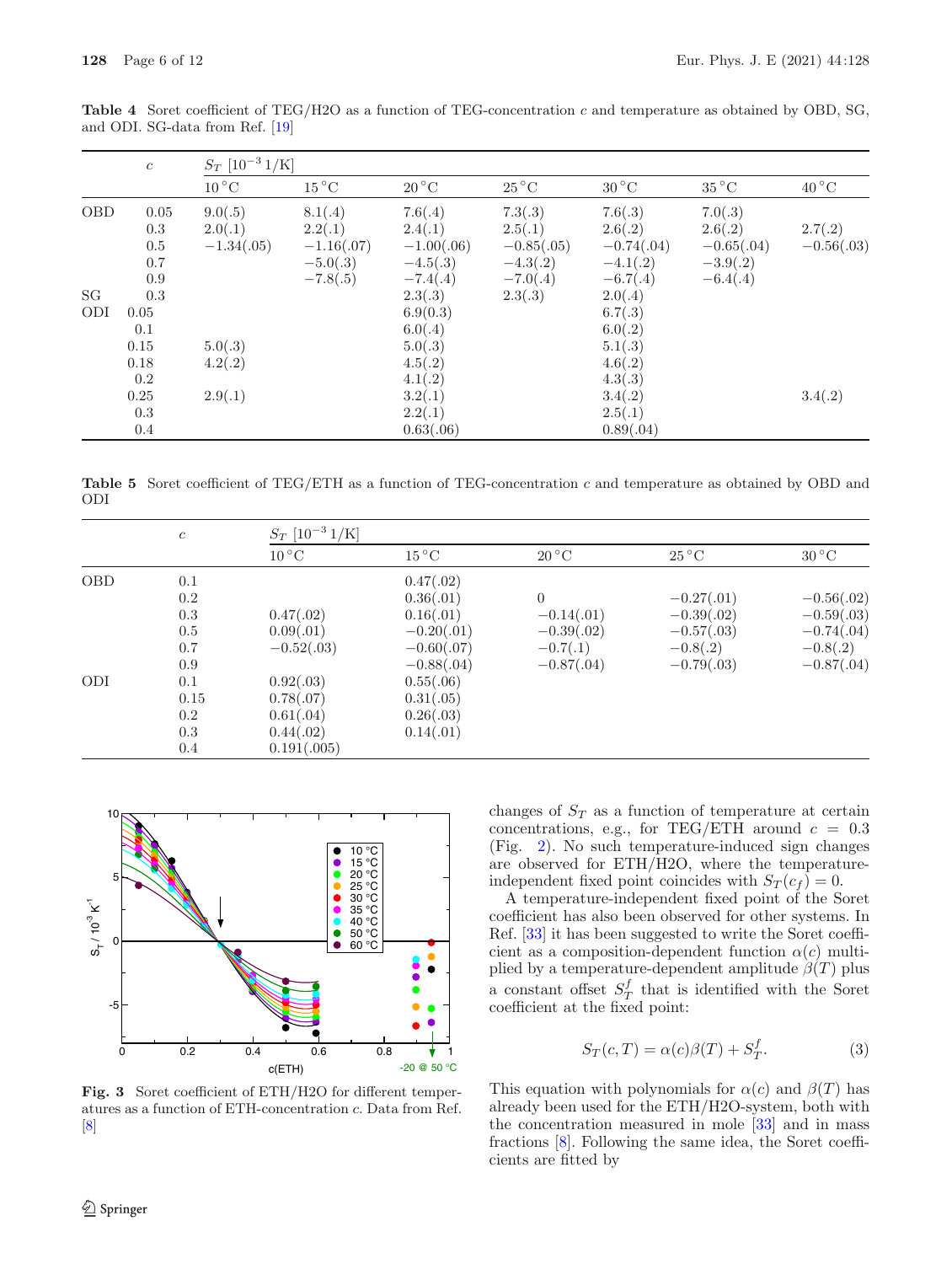<span id="page-6-0"></span>
$$
S_T(c,T) = \sum_{i=0}^{4} a_i c^i \ (1 + b_1 \vartheta) + S_T^f. \tag{4}
$$

As in Eq. [\(1\)](#page-1-0),  $\vartheta = T - 273.15$ K is the temperature in Centigrade. The fits have been performed to the OBDmeasurements, which represent a complete and experimentally consistent data set. The SG- and ODI-results are additionally plotted in Figs. [1](#page-3-1) and [2](#page-3-2) and are in very good agreement with the OBD-data. The fit parameters for all three systems are summarized in Table [6.](#page-7-0) As already mentioned,  $b_1$  is always negative and  $\beta(T)$ decreases with increasing temperature. For mixtures of benzene and cyclohexane, the Soret coefficient at the fixed point could be identified with the isotopic contribution, which is related to differences of molar mass and moment of inertia, and the term  $\alpha(c)\beta(T)$  with the so-called chemical contribution [\[33\]](#page-11-16). Despite the similar structure of  $S_T(c,T)$ , such an assignment is not possible for the here considered hydrogen bonding mixtures.

Although we cannot provide a fully quantitative description of our results, it is worth pointing out another relationship for the composition dependence of  $S_T$ . In Ref. [\[34\]](#page-11-17), it is shown that the Soret coefficient can be split into contributions from the pure components,  $S_T^{pur}$ , and a mixing term  $S_T^{mix}$ . Only the latter is responsible for the concentration dependence. According to Morozov's theory [\[35](#page-11-18)], it is related to the excess volume of mixing  $V^E$  by

$$
S_T^{mix} \approx C \frac{\partial V^E}{\partial x_1} \,, \tag{5}
$$

with  $x_1$  being the mole fraction of the first component and  $C < 0$  a constant that depends on the solvent compressibility.

Since  $V^E$  vanishes at the two ends of the concentration axis and typically goes through an extremum in between, a positive excess volume corresponds to a situation with a negative second derivative,  $\frac{\partial^2 V^E}{\partial x_1^2} < 0$ . Because of the negative constant  $C < 0$ , this relates to the situation of a Soret coefficient that increases with c, and vice versa for a negative excess volumes [\[34\]](#page-11-17). All three mixtures show a decreasing Soret coefficient, albeit the situation is not fully clear for ETH/H2O at high ETH concentrations. A few data points above  $c \sim 0.9$  might hint at an increase in  $S_T$  at higher concentrations, but they show a large scatter and are very unreliable because of the vanishing solutal contrast factor  $(\partial n/\partial c)_{p,T}$ , which changes sign around  $c = 0.8$ . They were already excluded from the fit in Ref. [\[8](#page-10-7)]. With their inclusion, the Soret coefficient would no longer decrease monotonously, but the overall picture remained unchanged: there would still be the temperature-invariant fixed point with the sign change and an overall decrease in S*<sup>T</sup>* from the left to the right.

Figure [4](#page-6-1) shows the excess volumes for all three mixtures at 25 ◦C as obtained from density measurements of the pure substances and the mixtures performed with an Anton Paar DSA 5000 M densitometer. All three are negative, which is, indeed, in agreement with the



<span id="page-6-1"></span>**Fig. 4** Excess volumes of mixing  $V^E$  for the three mixtures TEG/H2O, TEG/ETH, and ETH/H2O at 25 ◦C

observation of decreasing Soret coefficients. We want to repeat here, that a decreasing  $S_T(c)$  remains decreasing under reversal of the components.

#### **3.2 The ternary Gibbs triangle**

The knowledge of the signs of the Soret coefficients along all three binary borders allows, within certain assumptions, predictions about the signs of the Soret coefficients inside the ternary Gibbs triangle. In the following, we will use the primed Soret coefficients  $S'_{T,i}$ , which are the established notation for ternaries. They are defined by the concentration gradients in the Soret equilibrium,  $\nabla c_i = -S'_{T,i}\nabla T$ , and are related to their unprimed counterparts in the case of binary mixtures by  $S'_{T,i} = c_i(1 - c_i)S_{T,i}$  [\[36](#page-11-19)]. An in-depth discussion of frame-invariant Soret coefficients has been given by Ortiz de Zárate [\[37\]](#page-11-20).

Figure [5](#page-7-1) shows the Gibbs triangle with colors assigned to the three compounds: magenta for H2O, orange for ETH, and green for TEG. The color code along the binary borders marks the concentration range, where the respective component is thermophilic, i.e., has a negative Soret coefficient and enriches at the hot side for a mean temperature of  $25\degree C$ . These regions are directly taken from Figs. [1,](#page-3-1) [2,](#page-3-2) and [3.](#page-5-2) The coincidence of the color code of the axes with the color of the respective component near the corners reflects our finding that, as a rule, the majority component migrates to the hot and the minority component to the cold side. The concentration of the sign change along the H2O/ETH-axis, i.e., where the color changes from magenta to orange, is temperature independent (Fig. [3\)](#page-5-2) and the sign change along the TEG/H2O-axis depends only weakly on temperature (Fig. [1\)](#page-3-1). The sign change concentration for TEG/ETH, on the other hand, shows a pronounced temperature dependence and shifts from  $c_{TEG} \approx 0.5$  at 10 °C to  $c_{TEG} \approx 0$  at 25 °C, for which Fig. [5](#page-7-1) is drawn. Very close to the selected temperature of 25 ◦C, the Soret coefficient of TEG in TEG/ETH-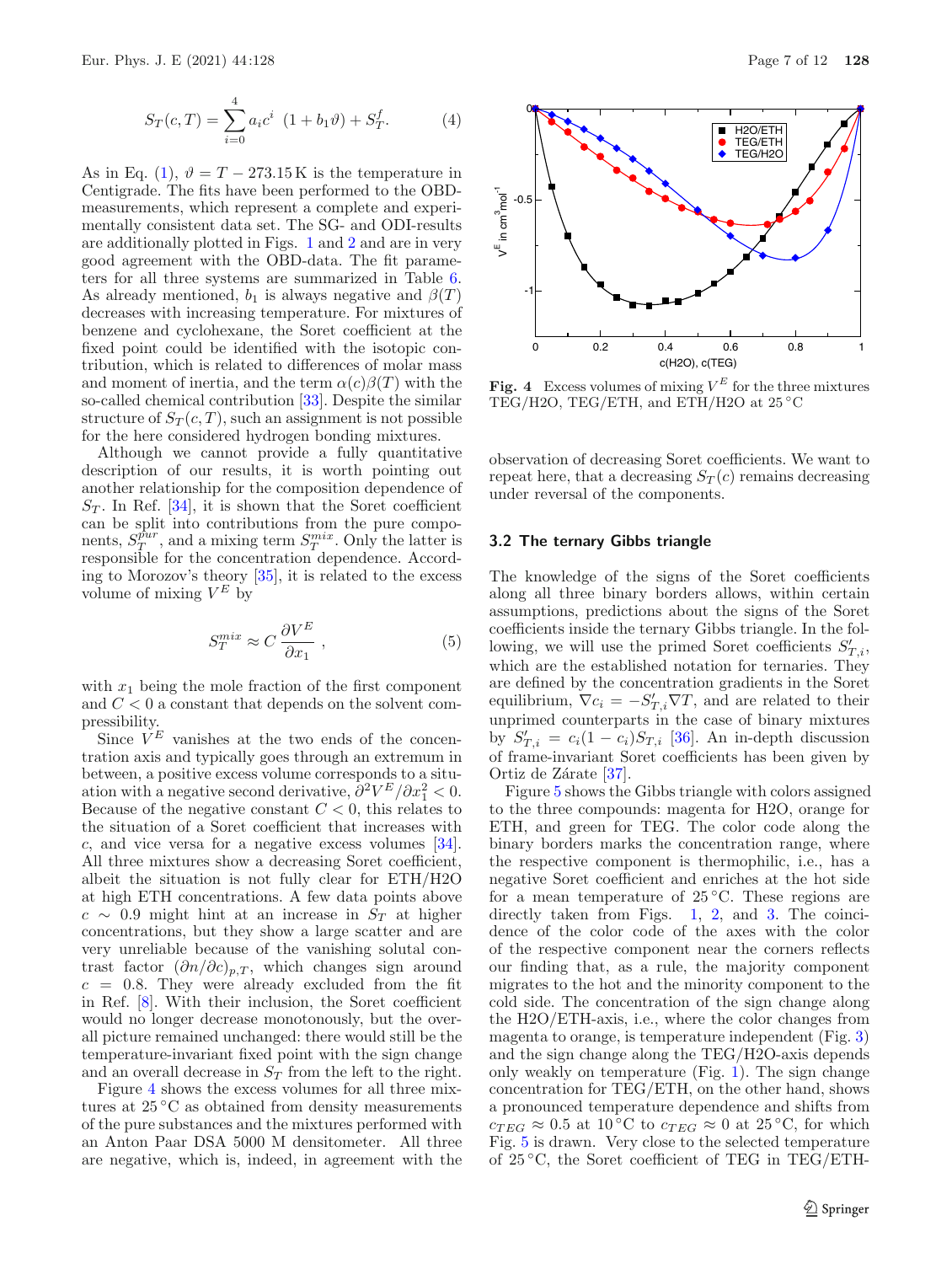|                            | TEG/H2O                  | TEG/ETH                  | ETH/H2O    |
|----------------------------|--------------------------|--------------------------|------------|
| a <sub>0</sub>             | 0.00777                  | 0.00292                  | 0.0115     |
| $a_1$                      | $-0.0268$                | $-0.00370$               | $-0.0154$  |
| $a_2$                      | 0.00604                  | 0.000471                 | $-0.1453$  |
| $a_3$                      |                          |                          | 0.2378     |
| $a_4$                      | $\overline{\phantom{0}}$ | $\overline{\phantom{0}}$ | $-0.0652$  |
| $b_1$ [K <sup>-1</sup> ]   | $-0.00719$               | $-0.02921$               | $-0.00931$ |
| $S_T^f$ [K <sup>-1</sup> ] | 0.00231                  | $-0.00087$               | 0.0        |

<span id="page-7-0"></span>**Table 6** Fit parameters for the Soret coefficients according to Eq. [\(4\)](#page-6-0). The values for ETH/H2O are from Ref. [\[8](#page-10-7)]



<span id="page-7-1"></span>**Fig. 5** Signs of the Soret coefficients within the ternary Gibbs triangle at  $25\,^{\circ}\text{C}$ . The colored regions denote thermophilic behavior with negative Soret coefficients of the respective components. The dots 1–6 indicate the compositions of the DCMIX3 samples. Point Z marks the intersection of the boundaries of the three colored regions, where all three Soret coefficients vanish simultaneously. The steadystate optical signal vanishes along the dashed line (see Fig. [6\)](#page-8-0). The regions I to VI are explained in the text. The triangle near the H2O corner indicates the zoom-region shown in Fig. [6](#page-8-0)

mixtures remains negative over the entire composition range and just vanishes in the limit  $c_{TEG} \approx 0$ , corresponding to  $c_{ETH} \approx 1$ . Thus, the green color along this axis extends just up to the ETH-corner. Already at a slightly lower temperature, the green color would stop short of the ETH-corner. The following discussion does, however, not depend on these peculiar details.

Since Soret coefficients are smooth and continuous functions of the composition, and since the ternaries extrapolate to the corresponding binaries near the axes, we can draw some conclusions about the signs of the Soret coefficients of the ternaries inside the Gibbs triangle.

Let us begin with TEG. Its Soret coefficient vanishes at the ETH-corner and at the concentration of the sign change along the TEG/H2O-axis. These two points must be connected by a continuous line through the Gibbs triangle, defined as the locus where the Soret coefficient of TEG, the third component, changes sign, hence  $S'_{T,3} = 0$ . Together with the green sections of the axes, this line encompasses the green composition range where TEG is thermophilic. Outside, it is thermophobic. Of course, the shape of the green region inside the Gibbs triangle is only a sketch and could be more to the left or more to the right. The orange and the magenta regions can be constructed along the same rules.

From Ref. [\[38](#page-11-21)], it is known that both ETH (component 2) and TEG (component 3) have negative Soret coefficients at point 2, whereas the one of H2O (component 1) is positive. Hence, composition 2 must be inside both the green and the orange but outside the magenta region.

Only one negative Soret coefficient exists within regions I, II, and III. Compositions with two negative Soret coefficients define the intersection regions IV, V, and VI. Additional rules follow from mass conservation, which requires

<span id="page-7-2"></span>
$$
S'_{T,1} + S'_{T,2} + S'_{T,3} = 0.
$$
 (6)

An immediate consequence is that the intersection of all three colors must be of size zero, since all three Soret coefficients cannot be negative at the same time. For the same reason also three positive Soret coefficients are not possible and every composition must belong to either one or two colors.

Because composition 2 is both green and orange, the boundaries of these two regions must intersect in point  $Z$  in a similar way as drawn in Fig.  $5$ . Since this intersection is defined by  $S'_{T,2} = S'_{T,3} = 0$ , Eq. [\(6\)](#page-7-2) immediately requires  $S'_{T,1} = 0$ , and the boundary of the magenta region must also pass through the intersection point Z.

Thus, the sign changes of the Soret coefficients of the binaries and the knowledge of their signs at one composition (point 2) inside the ternary diagram allows us to draw far-reaching conclusions about the signs of the Soret coefficients of the ternaries and to prove that at least one composition Z must exist, where all three Soret coefficients vanish simultaneously and no steadystate separation will be observed in a temperature gradient.

Zones V and VI in Fig. [5](#page-7-1) are very narrow, meaning that the Soret coefficients that correspond to the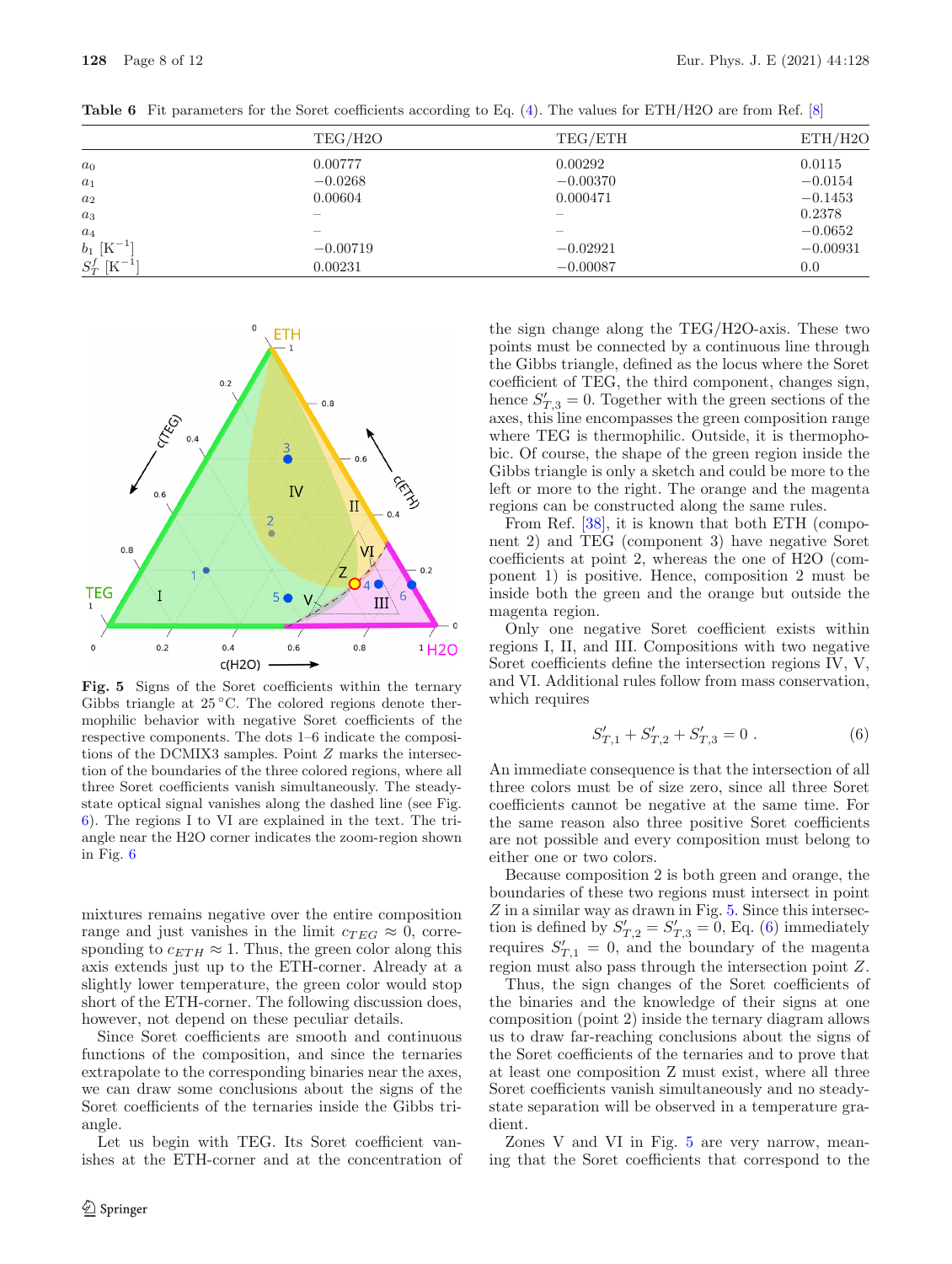

<span id="page-8-0"></span>**Fig. 6** Construction of the dotted line in Fig. [5](#page-7-1) with vanishing steady-state amplitude of the solutal OBD-signal at 25 ◦C. The numbers reflect the chronological order of the measurements



<span id="page-8-1"></span>**Fig. 7** Solutal OBD-signals for measurements 30, 22, 13, 21, and 10 from Fig. [6](#page-8-0) as indicated by red arrow. The steadystate amplitude vanishes between points 22 and 13, close to the latter

two respective overlapping colors (TEG/H2O in zone V and ETH/H2O in zone VI) are very close to their sign change compositions. Since two small Soret coefficients automatically imply, according to Eq. [\(6\)](#page-7-2), also a small Soret coefficient of the third component, the OBD-signals in zones V and VI should be very small. Since H2O has the smallest refractive index, the OBDsignal is even expected to change its sign along paths through zones I–V–III or II–VI–III.

Indeed, such a sign change within zones V and VI is observed experimentally at the dashed line in Fig. [5.](#page-7-1) This line has been constructed by measuring the OBDsignal with a single color at a large number of compositions around the expected sign change compositions. Then, pairs of compositions with different signs of their solutal OBD-amplitudes are identified. The sign change compositions are determined by linear interpolation of the two amplitudes along the connecting line in the Gibbs triangle.

Figure [6](#page-8-0) illustrates this procedure. The composition pairs with different signs of the OBD-amplitudes are connected with thin red lines along which the compositions of asymptotically vanishing solutal OBD-signals are determined. Together with the sign changes of the Soret coefficients of the adjacent binaries, they define the dashed lines in Figs. [5](#page-7-1) and [6.](#page-8-0)

The normalized solutal signals along the line through compositions 30-22-13-21-10 are shown in Fig. [7.](#page-8-1) The sign change occurs between compositions 22 and 13, very close to the latter. We attribute the positive amplitudes below the dashed line mainly to the negative Soret coefficient of H2O in zones III, V, and VI. The composition with vanishing signal close to composition 13 is, however, not identical to point Z, where all three Soret coefficients vanish. A close inspection of the solutal signal of composition 13 in Fig. [7](#page-8-1) reveals a superposition of a fast contribution with a small positive and a slow one with a small negative amplitude.

Thus, although the solutal steady-state optical signal asymptotically vanishes along the dashed line, it is still a superposition of two, albeit small, contributions with different signs that correspond to the two eigenmodes with different eigenvalues of the diffusion matrix. As a consequence, the vanishing asymptotic signals can still show transient amplitudes for finite times. The strict requirement for an asymptotically vanishing solutal amplitude of the optical signal reads

<span id="page-8-2"></span>
$$
\left(\frac{\partial n}{\partial c_1}\right)_{p,T} S'_{T,1} + \left(\frac{\partial n}{\partial c_2}\right)_{p,T} S'_{T,2} = 0.
$$
 (7)

Because of the dispersion of the optical contrast factors, the precise position of the dashed line through regions V VI, with the exception of point Z, is expected to depend slightly on the employed detection wavelength. In principle, Eq. [\(7\)](#page-8-2) could also be satisfied by a very peculiar combination of large Soret coefficients and matching optical contrast factors. Since this can be excluded at the two binary limits, and since the component separation necessarily needs to be small with changing signs within the narrow overlap regions V and VI, we consider it safe to exclude such unlikely coincidences.

Because of the vanishing solutal steady-state signal on the dashed line, it is very difficult to pin down the precise locus of point Z. Its position can be shifted along the dashed line and even the extreme positions at the two binary axes cannot be ruled out completely. They would still be compatible with our arguments. On the other hand, there are neither experimental observations nor theoretical arguments that would support such a very special assumption.

The sample from DCMIX3 cell number 3 with a composition of 0.25/0.6/0.15 (H2O/ETH/TEG) provides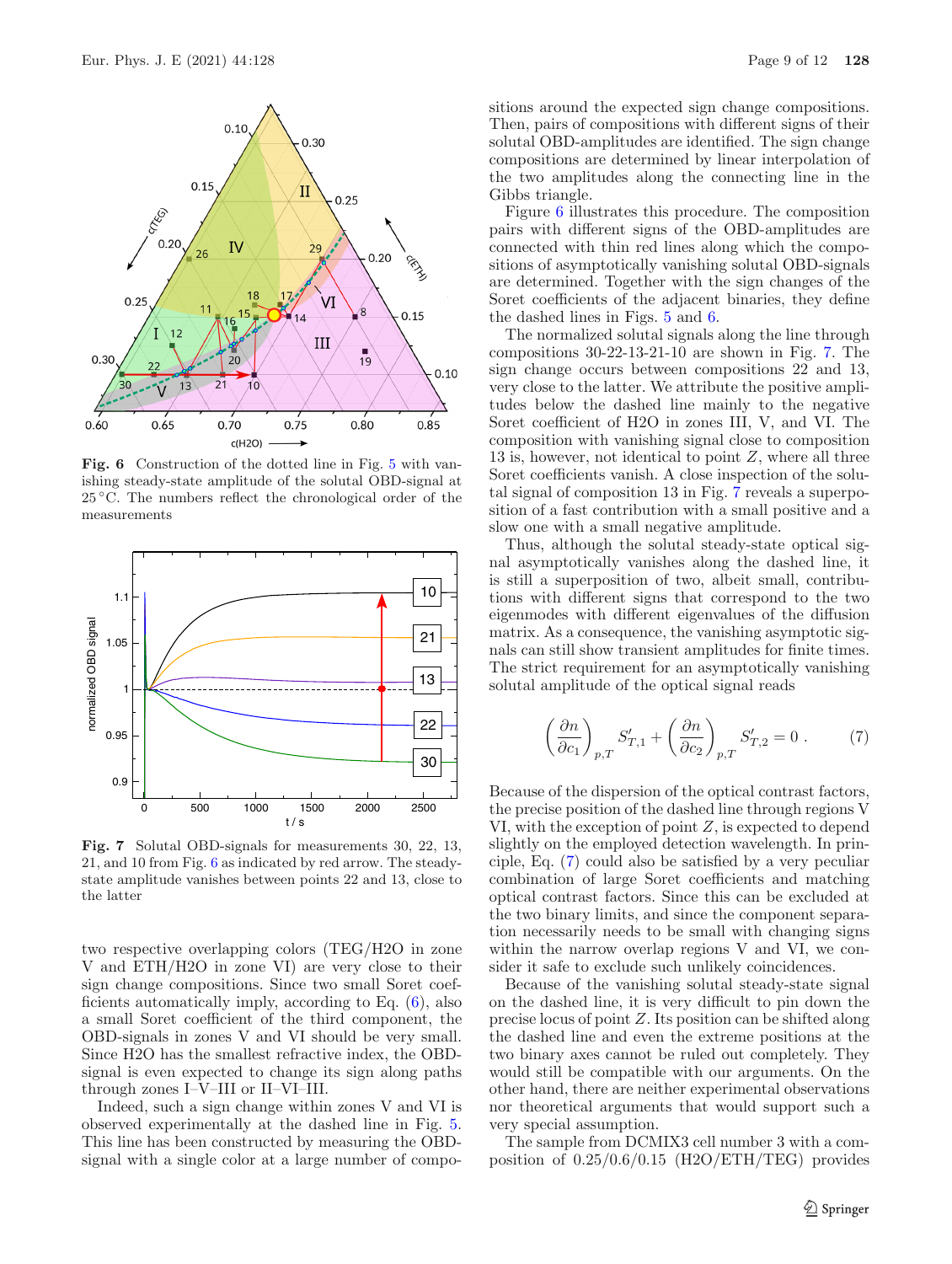<span id="page-9-0"></span>**Table 7** Ternary thermodiffusion and Soret coefficients of DCMIX3 sample 3 at 25 °C. Thermodiffusion coefficients  $D'_{T,i}$ measured by TGC. Soret coefficients  $S'_{T,i}$  calculated from  $D'_{T,i}$  and diffusion matrix from Ref. [\[39](#page-11-22)]

|            |       | $D'_{T,i}$ [10 <sup>-13</sup> m <sup>2</sup> /(sK)] | $S'_{T,i}$ [10 <sup>-3</sup> 1/K] |
|------------|-------|-----------------------------------------------------|-----------------------------------|
| H2O        | $i=1$ | 4.36(.13)                                           | 1.33(.08)                         |
| <b>ETH</b> | $i=2$ | $-3.30(.15)$                                        | $-1.03(.09)$                      |
| TEG        | $i=3$ | $-1.06(.13)$                                        | $-0.30(.07)$                      |

the opportunity for an additional test of the picture developed so far. It is, besides sample 2, the only other DCMIX3 sample that has a positive separation ratio and can be measured by the thermogravitational column (TGC) technique with its superior contrast factor matrix. As shown in Fig. [5,](#page-7-1) sample 3 should be in the same zone IV as sample 2 with a positive Soret coefficient for H2O and negative Soret coefficients of ETH and TEG. In order to test this prediction, TGC measurements were performed following the identical protocol as employed for sample 2 in Ref. [\[38\]](#page-11-21). The results are listed in Table [7.](#page-9-0) The experiments yield directly the thermodiffusion coefficients  $D'_{T,i}$ . The Soret coefficients  $S'_{T,i}$  are calculated as described in Ref. [\[38\]](#page-11-21) using the diffusion matrix from Ref. [\[39\]](#page-11-22). As can be seen from Table [7,](#page-9-0) the signs of the three ternary Soret coefficients are in agreement with our model.

## **4 Summary and conclusion**

We have presented Soret- and diffusion coefficients of the three binary subsystems of the ternary DCMIX3 system consisting of H2O, ETH, and TEG. All three binaries are strongly interacting hydrogen bonding mixtures with pronounced excess volumes of mixing [\[40\]](#page-11-23). We are not able to provide a fully quantitative model. There are, however, several remarkable properties that are common to all three mixtures but not necessarily found to the same extent in nonpolar organic liquids.

The most remarkable observation is a sign change of S*<sup>T</sup>* as a function of concentration—in the case of TEG/ETH only below room temperature. In all binaries, the Soret coefficient is a decreasing function, which leads, together with the sign change, to a migration of the minority components to the cold side in the dilute limits. Correspondingly, the majority component has a negative Soret coefficient and goes to the hot side. As already observed for organic liquids, all three mixtures show a temperature invariant fixed point of S*<sup>T</sup>* at a certain concentration, and S*<sup>T</sup>* can be factorized into a concentration-dependent function  $\alpha(c)$  with a temperature-dependent amplitude  $\beta(T)$  plus the constant offset of the fixed point (Eq. [\(3\)](#page-5-3)).

Although these observations can qualitatively be interpreted in terms of concepts discussed in the literature for organic mixtures, a fully quantitative description is still lacking for these hydrogen bonding systems. An example is the decrease in S*<sup>T</sup>* with concentration, which is in agreement with predictions by Morozov [\[34](#page-11-17)[,35](#page-11-18)] for systems with negative excess volumes. Despite the nice qualitative agreement, we are not able to provide a quantitative model. Another example is the mentioned fixed point of the Soret coefficient and the parameterization of  $S_T$  according to Eq. [\(3\)](#page-5-3). While these terms could be identified with the isotopic and the chemical contribution to the Soret coefficient in the case of organic mixtures, such an interpretation fails for the here considered strongly interacting polar mixtures.

Based on the knowledge of the signs of the Soret coefficients for the binaries and for the symmetric ternary mixture (DCMIX3-composition 2), it is possible to reconstruct the signs and sign changes also for the ternaries within the Gibbs triangle. Since the three Soret coefficients are not independent, two small Soret coefficients automatically imply that also the third one needs to be small. This, in combination with the low refractive index of water, leads to vanishing optical signals along the dashed line through the narrow overlap regions V and VI in Fig. [5,](#page-7-1) which are close to the loci where the Soret coefficients of TEG and H2O or ETH and H2O change their signs. Though its precise location has not been nailed down, these considerations necessarily imply the existence of a certain composition, point Z, where all three Soret coefficients vanish simultaneously and where no separation will occur in a temperature gradient.

On purpose, we have used as little experimental input as possible for the ternary mixtures inside the Gibbs triangle. The determination of the Soret coefficients for the ternaries requires two-color experiments, as employed for the DCMIX project, and the inversion of the optical contrast factor matrix. Due to the large condition numbers of the latter, the errors introduced by this procedure are unavoidably large. An exception is composition 2, which has been investigated in Ref. [\[38\]](#page-11-21) both under microgravity and ground conditions. In particular, the employed thermogravitational column technique provides, for this particular system, superior contrast factor matrices. But since this method only works for positive separation ratios, it is limited to the DCMIX3-mixtures 2 and 3. These problems do not exist for the binaries and the reported data are generally of a high quality. Thus, it was our goal to investigate, how much information about the ternaries can be extracted for this particular system from the knowledge of the binaries alone. Even without DCMIX3 sample 2, the conclusions would be very similar and only the orange region with the negative Soret coefficient of ETH might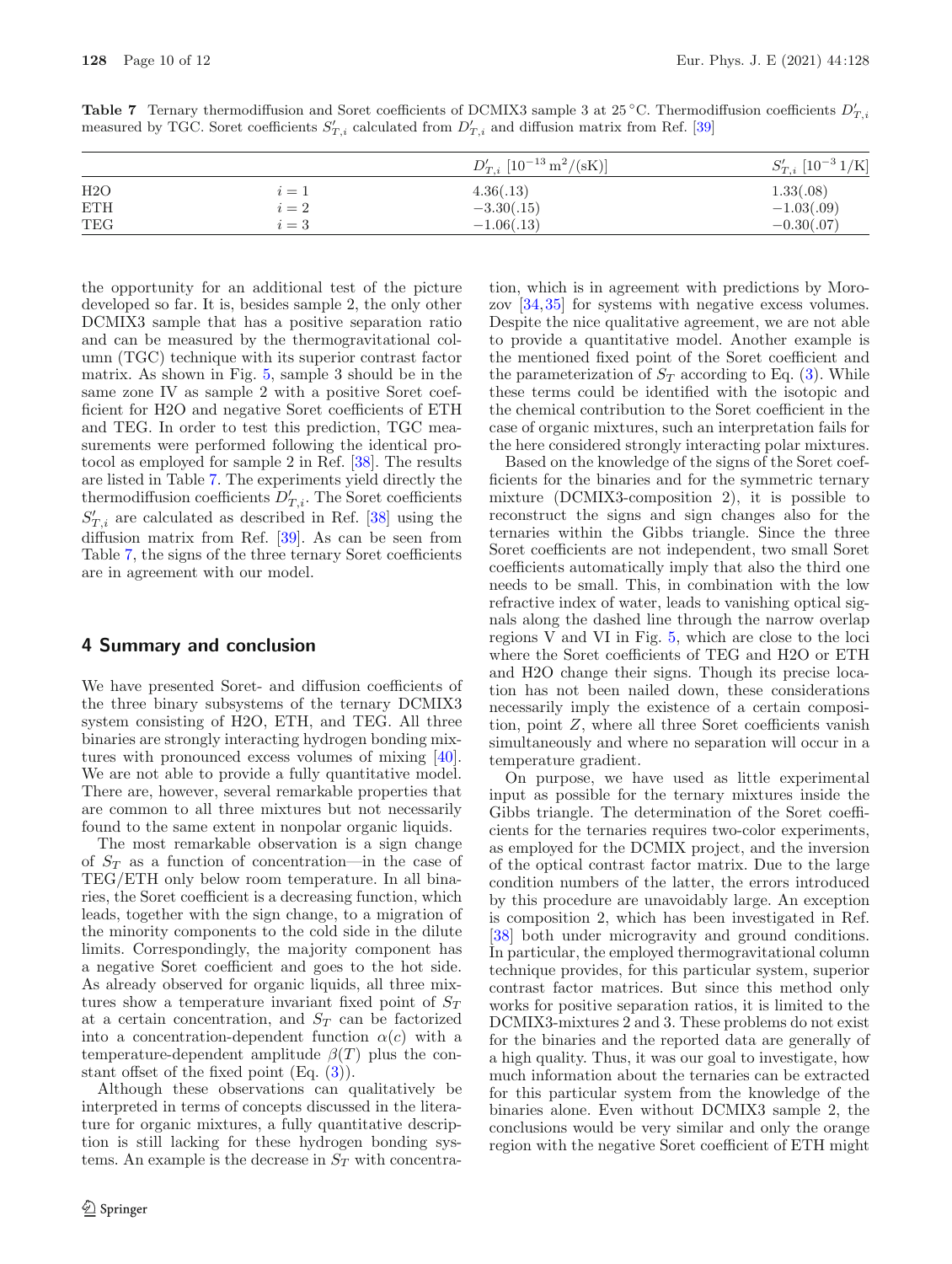be drawn somewhat less toward the TEG corner. It should be remembered that the measurements shown in Fig. 6 to determine the dashed line were only made with a single color and did not involve the inversion of a contrast factor matrix.

**Acknowledgements** This work was developed in the framework of the cooperative project DCMIX (AO-2009- 0858/1056) of the European Space Agency (ESA) and the Russian Space Agency (Roscosmos). The shadowgraphy measurements are supported by the ESA project GIANT FLUCTUATIONS and the ESA-MAP project TechNES (Grant 4000128933/19/NL/PG). M.S. and W.K. acknowledge the support by Deutsches Zentrum für Luft- und Raumfahrt (DLR) (Grants 50WM1544 and 50WM1850). A.M. acknowledges the support of the PRODEX program of the Belgian Federal Science Policy Office, ESA. H.B., F.C., and A.T.N. acknowledge support from the CNES and from the E2S UPPA Hub Newpores and the Industrial Chair CO2ES supported by the Investissements d'Avenir French programme managed by ANR (ANR-16-IDEX-0002) E.L, M.M.B., and V.S. acknowledge the support of the project micro4IloT (KK-2019/00101) from the Basque government and support from the Ministerio de Ciencia e Innovación, Spain (Grant PID2020-115086GB-C33).

**Funding** Open Access funding enabled and organized by Projekt DEAL.

## **Author contribution statement**

MS, PM, CB, and WK performed and analyzed the OBD measurements. HB, FC, and ATN performed and analyzed the SG experiments. EL and MMB performed and analyzed the TGC experiments. AM and VS performed and analyzed the ODI and the. CFC experiments. WK wrote the manuscript. All authors analyzed and discussed the content of the paper.

**Data availability** Data are available upon reasonable request from the authors.

**Open Access** This article is licensed under a Creative Commons Attribution 4.0 International License, which permits use, sharing, adaptation, distribution and reproduction in any medium or format, as long as you give appropriate credit to the original author(s) and the source, provide a link to the Creative Commons licence, and indicate if changes were made. The images or other third party material in this article are included in the article's Creative Commons licence, unless indicated otherwise in a credit line to the material. If material is not included in the article's Creative Commons licence and your intended use is not permitted by statutory regulation or exceeds the permitted use, you will need to obtain permission directly from the copyright holder. To view a copy of this licence, visit [http://creativecomm](http://creativecommons.org/licenses/by/4.0/) [ons.org/licenses/by/4.0/.](http://creativecommons.org/licenses/by/4.0/)

# **References**

- <span id="page-10-0"></span>1. W. Köhler, K.I. Morozov, J. Non-Equilib, Thermodyn. **41**, 151 (2016). <https://doi.org/10.1515/jnet-2016-0024>
- <span id="page-10-1"></span>2. M. Braibanti, P.A. Artola, P. Baaske, H. Bataller, J.P. Bazile, M. Bou-Ali, D. Cannell, M. Carpineti, R. Cerbino, F. Croccolo, J. Diaz, A. Donev, A. Errarte, J. Ezquerro, A. Frutos-Pastor, Q. Galand, G. Galliero, Y. Gaponenko, L. García Fernández, J. Gavaldà, F. Giavazzi, M. Giglio, C. Giraudet, H. Hoang, E. Kufner, W. Köhler, E. Lapeira, A. Laveron-Simavilla, J.C. Legros, I. Lizarraga, T. Lyubimova, S. Mazzoni, N. Melville, A. Mialdun, O. Minster, F. Montel, F. Molster, J. M. Ortiz de Zárate, J. Rodriguez, B. Rousseau, X. Ruiz, I. Ryzhkov, M. Schraml, V. Shevtsova, C. Takacs, T. Triller, S. VanVaerenbergh, A. Vailati, A. Verga, R. Vermorel, V. Vesovic, V. Yasnou, S. Xu, D. Zapf, K. Zhang, Eur. Phys. J. E **42**, 86 (2019). [https://doi.org/](https://doi.org/10.1140/epje/i2019-11849-0) [10.1140/epje/i2019-11849-0](https://doi.org/10.1140/epje/i2019-11849-0)
- <span id="page-10-2"></span>3. J.K. Platten, M.M. Bou-Ali, P. Costesèque, J.F. Dutrieux, W. Köhler, C. Leppla, S. Wiegand, G. Wittko, Philos. Mag. **83**, 1965 (2003). [https://doi.org/10.](https://doi.org/10.1080/0141861031000108204) [1080/0141861031000108204](https://doi.org/10.1080/0141861031000108204)
- <span id="page-10-3"></span>4. V. Shevtsova, C. Santos, V. Sechenyh, J.C. Legros, A. Mialdun, Microgravity Sci. Tec. **25**, 275 (2014). [https://](https://doi.org/10.1007/s12217-013-9349-6) [doi.org/10.1007/s12217-013-9349-6](https://doi.org/10.1007/s12217-013-9349-6)
- <span id="page-10-4"></span>5. A. Mialdun, M.M. Bou-Ali, M. Braibanti, F. Croccolo, A. Errarte, J.M. Ezquerro, J.J. Fernandez, L. García Fernández, Q. Galand, Y. Gaponenko, J. Gavaldà, W. Köhler, T. Lyubimova, J.M. Ortiz de Zárate, J. Rodriguez, X. Ruiz, I.I. Ryzhkov, V. Shevtsova, S. van Vaerenbergh, V. Yasnou, H. Bataller, Acta Astronaut. **176**, 204 (2020). [https://doi.org/10.1016/j.actaastro.](https://doi.org/10.1016/j.actaastro.2020.06.020) [2020.06.020](https://doi.org/10.1016/j.actaastro.2020.06.020)
- <span id="page-10-5"></span>6. T. Triller, H. Bataller, M.M. Bou-Ali, M. Braibanti, F. Croccolo, J.M. Ezquerro, Q. Galand, J. Gavald`a, E. Lapeira, A. Laverón-Simavilla, T. Lyubimova, A. Mialdun, J.M. Ortiz de Zárate, J. Rodríguez, X. Ruiz, I.I. Ryzhkov, V. Shevtsova, S.V. Vaerenbergh, W. Köhler, Microgravity Sci. Tec. **30**, 295 (2018). [https://doi.org/](https://doi.org/10.1007/s12217-018-9598-5) [10.1007/s12217-018-9598-5](https://doi.org/10.1007/s12217-018-9598-5)
- <span id="page-10-6"></span>7. P. Kolodner, H. Williams, C. Moe, J. Chem. Phys. **88**, 6512 (1988). <https://doi.org/10.1063/1.454436>
- <span id="page-10-7"></span>8. A. K¨oniger, B. Meier, W. K¨ohler, Philos. Mag. **89**, 907 (2009). <https://doi.org/10.1080/14786430902814029>
- <span id="page-10-8"></span>9. O. Batiste, E. Knobloch, A. Alonso, I. Mercader, J. Fluid Mech. **560**, 149 (2006). [https://doi.org/10.1017/](https://doi.org/10.1017/S0022112006000759) [S0022112006000759](https://doi.org/10.1017/S0022112006000759)
- <span id="page-10-9"></span>10. P. Kolodner, A. Passner, C.M. Surko, R.W. Walden, Phys. Rev. Lett. **56**, 2621 (1986). [https://doi.org/10.](https://doi.org/10.1103/PhysRevLett.56.2621) [1103/PhysRevLett.56.2621](https://doi.org/10.1103/PhysRevLett.56.2621)
- <span id="page-10-10"></span>11. M. Giglio, A. Vendramini, Phys. Rev. Lett. **34**, 561 (1975). <https://doi.org/10.1103/PhysRevLett.34.561>
- <span id="page-10-11"></span>12. R. Piazza, A. Guarino, Phys. Rev. Lett. **88**, 208302 (2002). [https://doi.org/10.1103/PhysRevLett.](https://doi.org/10.1103/PhysRevLett.88.208302) [88.208302](https://doi.org/10.1103/PhysRevLett.88.208302)
- <span id="page-10-12"></span>13. A. Königer, H. Wunderlich, W. Köhler, J. Chem. Phys. **132**, 174506 (2010). <https://doi.org/10.1063/1.3421547>
- <span id="page-10-13"></span>14. G. Wittko, W. K¨ohler, Philos. Mag. **83**, 1973 (2003). <https://doi.org/10.1080/0141861031000108213>
- <span id="page-10-14"></span>15. A. Mialdun, V. Shevtsova, J. Chem. Phys. **134**, 044524 (2011). <https://doi.org/10.1063/1.3546036>